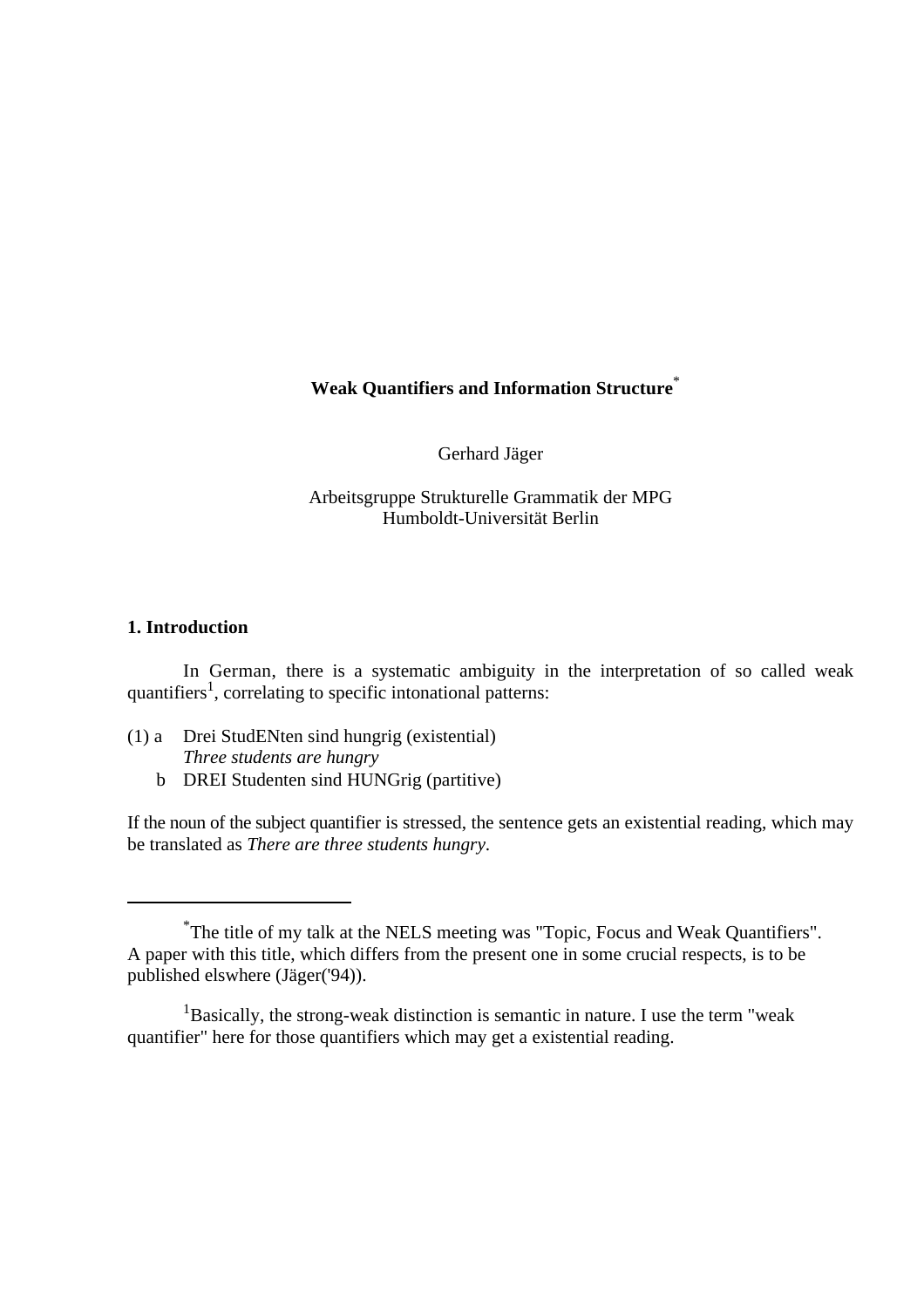If one assumes a modular design of grammar, there are two possibilities to account for this connection between stress pattern and meaning. One way would be to stipulate an interface between the phonology and the semantics module. As an alternative, one might say that there are only two interfaces (namely syntax/phonology and syntax/semantics) and the relevant information is dragged through syntax in one way or another. The latter version is obviously more restrictive. I therefore adopt this view. So let us examine the syntactic behaviour of weak determiners in German.

#### **2. Syntax and Phonology**

The distribution of weak determiners in German is nearly identical to that of adjectives. Both kinds of lexical items may occur in combination with the definite determiner.

(2) a die kleinen Kinder *the little children* b die drei Kinder *the three children*

So weak determiners are obviously not determiners in the syntactic sense of the word. As bare plurals and in adjective+noun constructions, nouns combined with a weak determiner may get a generic reading, a behaviour typical for adjunction structures.

(3) Zehn Deutsche sind doppelt so dumm wie fünf Deutsche *Ten Germans are twice as stupid as five Germans*

There is a strong and a weak inflectional paradigm for adjectives in German, depending on the determiner of the entire DP.

(4) a die kleinen Kinder *the little*<sub>*weak*</sub> *children*  b kleine Kinder *little children strong* 

If weak determiners show overt inflection<sup>2</sup> (for example *viele* "many" or *wenige* "few"), they follow the same paradigm as adjectives.

(5) a die vielen Kinder *the many*<sub>weak</sub> *children*  b viele Kinder *many children strong*

The remaining differences in the distribution of "common" adjectives and weak determiners (at most one weak determiner may occur in a string of prenominal adjuncts and it must precede the rest of the string) are most likely semantic in nature. I will not pursue this issue any further here.

 $2$  The cardinal numbers do not inflect at all.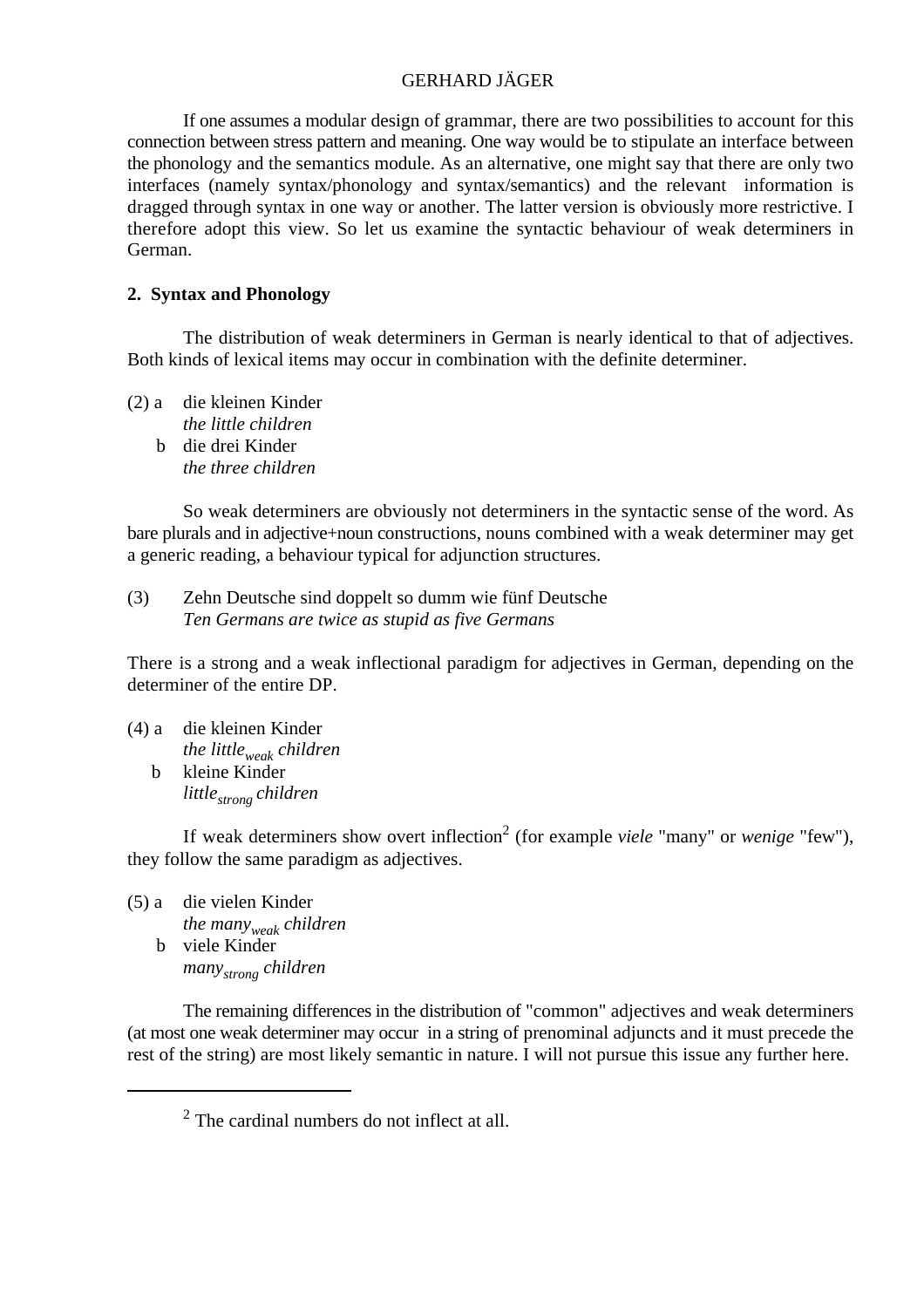These observations lead to the conclusion that German weak determiners are syntactically adjectives, at least in one reading. Since bare AP+NP constructions involving common adjectives get an existential interpretation, (1a) should be analyzed as follows:

(6)  $\left[ \begin{matrix} \n\end{matrix} \right]$   $\left[ \begin{matrix} D_P & D_P \end{matrix} \right]$   $\left[ \begin{matrix} D_P & D_P \end{matrix} \right]$   $\left[ \begin{matrix} D_P & D_P \end{matrix} \right]$   $\left[ \begin{matrix} D_P & D_P \end{matrix} \right]$   $\left[ \begin{matrix} D_P & D_P \end{matrix} \right]$   $\left[ \begin{matrix} D_P & D_P \end{matrix} \right]$   $\left[ \begin{matrix} D_P & D_P \end{matrix} \right]$   $\left[ \begin{matrix} D_P &$ 

(I assume an empty indefinite plural determiner on independent grounds.) As I mentioned above, the difference between (1a) and (b) is represented in syntax. One way to account for this would be to assume a different syntactic structure for (1b).

But there is evidence against this view. Syntactically complex amount expressions, which combine with mass terms, show exactly the same pattern.

- (7) a Eine Menge GELD habe ich schon ausgegeben A lot of money have I already spent 'I have already spent a lot of money'
	- b Eine MENge Geld habe ich schon ausgegeben 'A lot of the money I have already spent'

Whatever the syntactic structure of such DPs may be, they obviously do not parallel the subject DPs in (1) syntactically. This forces us to the conclusion, that the contrast in (1) and (7) is a property of amount expressions and not of a specific syntactic configuration. This apparently contradicts the claim that the relevant information is represented syntactically. But there is a way out.

The prosody of a sentence is determined by three kinds of information:

- a) lexical information,
- b) syntactic structure and
- c) focus.

Stipulations about different lexical entries for the weak and the strong reading respectively should be excluded by Occam's Razor. The syntactic structure of both readings is identical, therefore the different intonation turns out to be a matter of focus. Since focus shows both prosodic and semantic effects, my argumentation from the beginning leads to the conclusion that focus is represented syntactically. As a minimal assumption, there is a syntactic feature [+F](ocus), which is freely assigned to some node at S-structure. This assignment is arguably restricted to heads and phrases and [+F] must not dominate [+F]. So (1a) and (b) may be distinguished by different locations of [+F].

Let us examine what the focused constituents in (1) are. As an algorithm for the calculation of the position of focal stress, I use a modified version of the rules in Selkirk('84):

- i) If a [+F]-constituent dominates segmental material, it dominates one accented lexical item and every accented lexical item is dominated by [+F].
- ii) The accented item of a phrase is identical with the accented item of the most deeply embedded argument of the head of the phrase.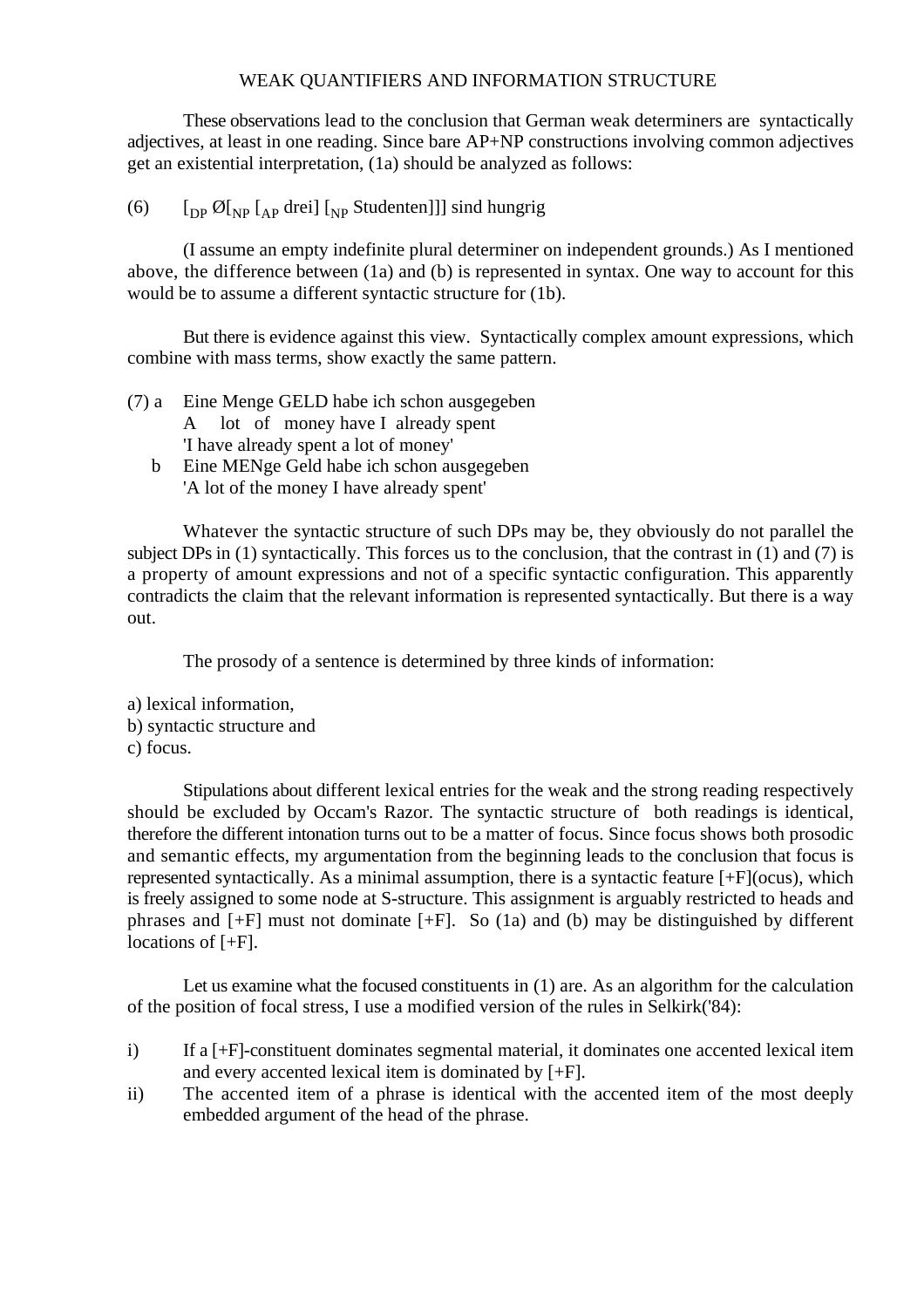iii) The accented item of a phrase is its head.

iii) only applies if ii) is not applicable. i)-iii) define a unique one-to-one mapping between occurrences of [+F] and pitch accents, provided that [+F] dominates segmental material at all (as we will see later, [+F] may be assigned to empty categories as well). Of course, this proposal is simplified in certain respects, but it will do for my purposes here. i)-iii) immediately entail that in the DP

(8)  $\left[\begin{matrix} \n\text{op} \left[\begin{matrix} N_P \end{matrix}\right] \right] \left[\begin{matrix} N_P \end{matrix}\right] \right]$ 

with an accent on the adjective *drei* either A0 or AP must bear [+F]. Any other assignment of [+F] (including [+F] on a node dominating DP) yields an accent on the noun. Since AP is not branching, the question whether the head or the phrase is focused makes no difference here.

This leads us to the following focus-structures for (1):

(9) a [+F Drei Studenten sind hungrig] b [+F Drei] Studenten sind hungrig

However, the focus assignment in (9b) is not sufficient to get the partitive reading.

(10) DREI Studenten sind hungrig *THREE students are hungry*

is interpreted as contrastive (for example *THREE students are hungry and not FOUR*).

(1b) differs from (10b) in that there is additional stress on the predicative adjective "hungrig". So we get the focus structure

(11)  $\left[1 + \text{F} \text{Drei}\right]$  Studenten sind  $\left[1 + \text{F} \text{Hungrig}\right]$ 

for (1b). This shows clearly that the partitive reading is not a property of the DP but of the entire sentence, a further argument against the assumption of different lexical entries.

But how shall we interpret (11)? As it stands, it is not sufficient for the partitive interpretation either, since one may interpret it as a multiple contrastive focus construction. The structure indicated in (11) would be something like

(12) DREI Studenten sind HUNGrig (und nicht: VIER  $_{\text{--i}}$   $_{\text{--j}}$  beim ESsen)<br>
"THREE students are HUNGry (and not: FOUR EAting)" "THREE students are HUNGry (and not: FOUR

which may receive an existential interpretation. The gapping data (in brackets) show that the stress pattern is indeed a consequence of focus.

The crucial point which distinguishes (1b) and (12) is the fact in (1b) the first accent is realized as a L+H\* and the second as  $H^*+L$  tone (cf. Pierrehumbert/Hirschberg('90)). In (12), both accents are H\*+L.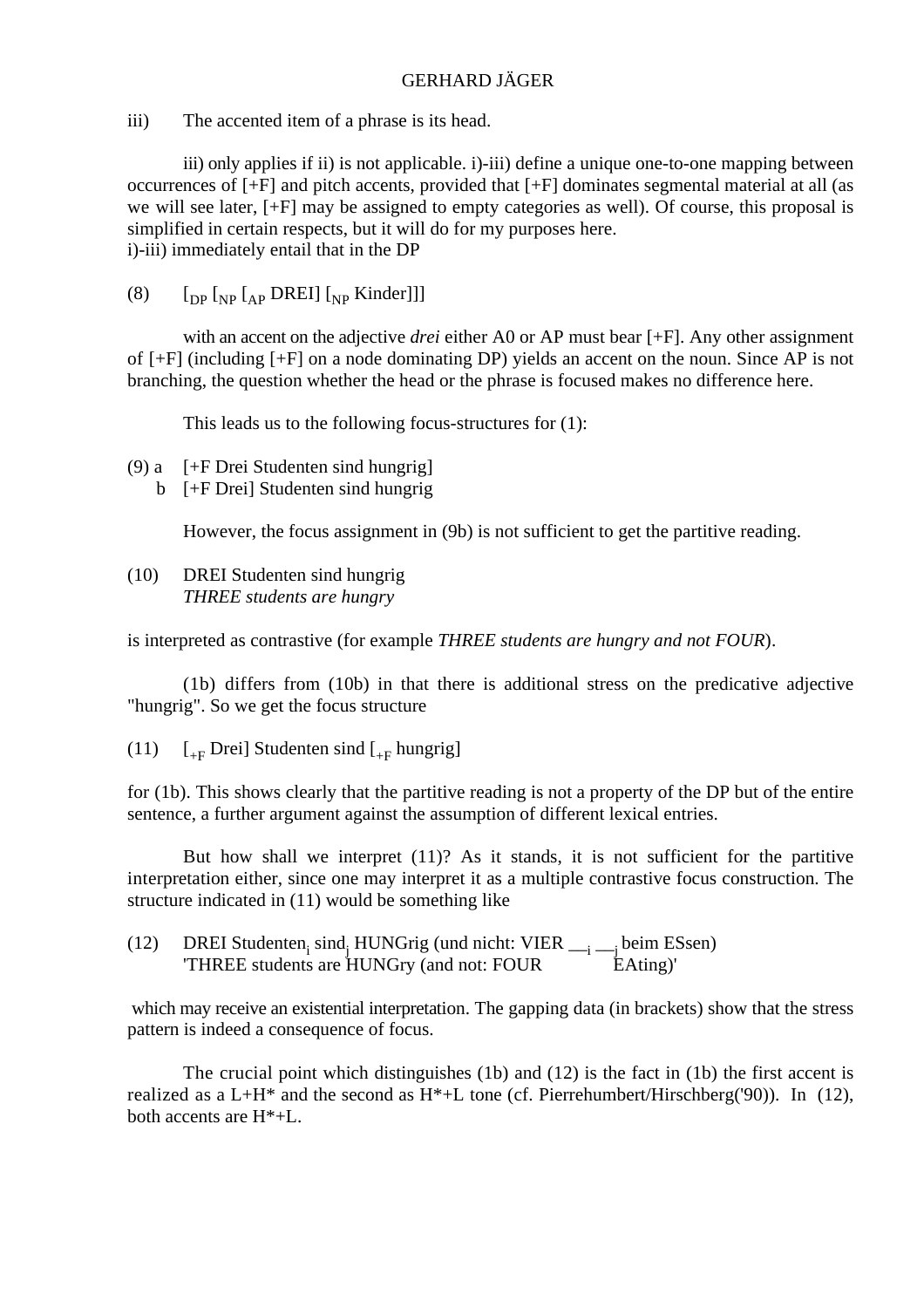What determines whether a given focus is realized as a falling or a rising accent? To answer this question, I adopt a proposal by Krifka('92) who claims that a sentence is partitioned in a first step into a topic part and a comment part. Both parts contain a focus part (which may be an improper part) and a background part (possibly empty). "Comment" and "background" are purely descriptive notions here, names for the material in the respective domain which does not belong to topic or focus respectively. Topic is syntactically represented as a feature [+T], similar to focus. The assignment of these features is governed by the following principles:

- a) At least one constituent (head or phrase) bears the feature [+T].
- b)  $[+T]$  must not dominate  $[+T]$ .
- c) Every  $[+T]$ -constituent contains a  $[+F]$  and c-commands another  $[+F]$ .
- d)  $[+F]$  must not dominate  $[+F]$ .

For the sake of simplicity, I identify "comment" with the c-command-domain of the deepest topic. Most likely, this works crosslinguistically only at LF, but in German S-structure and LF are more or less identical as far as topic is concerned.

An immediate consequence of these rules is that the entire focus domain (topic or comment respectively) may be focused as a whole, which is a reconstruction of the pretheoretic notion of "neutral stress".

For the prosodic interpretation of  $[+T]$  we need two additional rules besides i)-iii):

- iv) The  $[+F]$  contained in  $[+T]$  are mapped to an  $L+H^*$  pitch accent.
- v) The  $[+F]$  c-commanded by all  $[+T]$  are mapped to an  $H^*+L$  pitch accent.

Now we are ready to give the necessary and sufficient structure for the partitive reading.

(13)  $\left[ \begin{matrix} 1 \\ +T \end{matrix} \right]$   $\left[ \begin{matrix} 1 \\ +F \end{matrix} \right]$  Drei Studenten sind  $\left[ \begin{matrix} 1 \\ +F \end{matrix} \right]$  hungrig

It is easy to see that this is the only way to get the observed intonation. As for additional evidence, one may look at Japanese data, where topic constituents are marked with a particle *wa*, while non-topic subjects are marked with the nominative particle *ga*.

| $(14)$ a soto de kodomo ga san-nin asonde iru     |  |  |  |  |                                              |  |
|---------------------------------------------------|--|--|--|--|----------------------------------------------|--|
|                                                   |  |  |  |  | outside lok children nom 3 class playing are |  |
| There are three children playing outside'         |  |  |  |  |                                              |  |
|                                                   |  |  |  |  | b san-nin no kodomo wa soto de asonde iru    |  |
| 3 class attr children top outside lok playing are |  |  |  |  |                                              |  |
| Three of the children are playing outside.        |  |  |  |  |                                              |  |
| (data from Löbner '90)                            |  |  |  |  |                                              |  |

To sum up, the partitive reading of a weak quantifier arises if and only if the quantifier is a topic and the determiner bears a narrow focus. This generalization presumably holds for any language where such ambiguity is observed.

The single pitch accent in  $(1a)$  is realized as  $H^*+L$ . So the question arises whether there is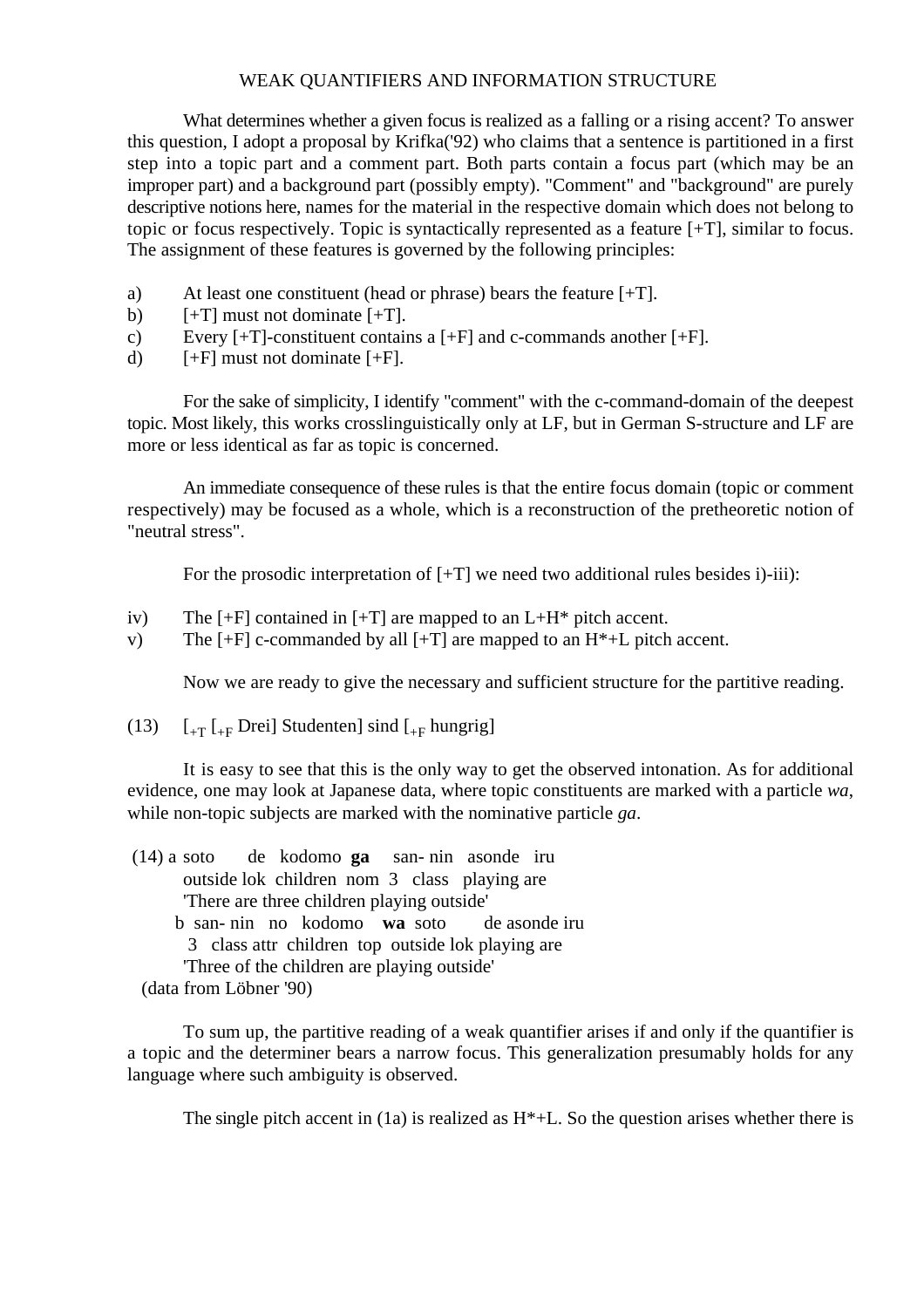any topic in this sentence at all. Semantic considerations lead me to the assumption that in so called thetic sentences without any overtly realized topic, referential time should count as topic. Syntactically, [+T] is assigned to some empty temporal adverb in SpecTP, which must be simultaneously bear [+F] to fulfill the wellformedness conditions for the distribution of [+T] and [+F]. So at least at LF we get the following possible information structures for (1a):

(15)  $\left[ \begin{array}{cc} F_{+T} & F_{-T} & F_{-T} & F_{-T} & F_{-T} \\ \end{array} \right]$  *referential time*]]  $\left[ \begin{array}{cc} F_{+T} & F_{-T} & F_{-T} & F_{-T} \\ \end{array} \right]$  and hungrig]

## **3. Semantics**

It is obvious that some contextual information is necessary to account for the semantic impact of information structure. Instead of extending traditional semantic frameworks with more or less arbitrary tools for the treatment of context information, it is reasonable to use a dynamic setup, where context is the basic notion of semantic analysis. Generally, in Dynamic Semantics the meaning of a sentence is seen as an update function, which maps an input epistemic state (or, equivalently, an input context) to an output state. An epistemic state is (or represents) partial knowledge about the world. In the first place, a context contains only information about a subset of the individuals in the domain of the model. This partial domain is sometimes called "Universe of Discourse". In the second place, the knowledge about the properties of and the relation among this individuals is partial too. Following Groenendijk et al.('94), complete knowledge about a given context domain is called a "possibility". To account for the partiality of this kind of information, a context is a **set of possibilities** which share their domain .

Sentences are interpreted as **updates** or functions over contexts. An update may either introduce new discourse referents into the context domain or it may eliminate possibilities and therefore increase the knowledge about the domain. In recent dynamic theories like DRT or Dynamic Predicate Logic, it is assumed that indefinites introduce new elements ("discourse referents") into the context domain, while definites or pronouns pick up referents already present in the input context. On the other hand, the intuitive content of the notion "topic" is that the interpretation of the respective constituent ranges over objects familiar in the context. This leads us to the expectation that the topic/comment dichotomy can be reduced to the notion of (in- )definiteness (or vice versa) in some way or another. But this assumption is not supported by the facts. Both definite and indefinite DPs may occur in either the topic part or the comment part of a sentence.

- (16) a  $\left[$ <sub>topic</sub> The PRINTer]  $\left[$ <sub>comment</sub> is out of WORK]
- b  $\left[$   $\right]$   $\left[$   $\right]$   $\left[$   $\right]$   $\left[$   $\right]$   $\left[$   $\right]$   $\left[$   $\right]$   $\left[$   $\right]$   $\left[$   $\right]$   $\left[$   $\right]$   $\left[$   $\right]$   $\left[$   $\right]$   $\left[$   $\right]$   $\left[$   $\right]$   $\left[$   $\right]$   $\left[$   $\right]$   $\left[$   $\right]$   $\left[$   $\right]$   $\left[$   $\right]$   $\left$ (17) a  $\left[$ <sub>topic</sub> THREE children]  $\left[$ <sub>comment</sub> are in the GARden] b  $\left[$ <sub>comment</sub> Three CHILDren are in the garden]

In (16) the subject is definite, in (17) indefinite. The a-examples are categorical (subject  $=$ topic), the b-examples thetic. Each of the four possible combinations are fully acceptable. But the indefinite *three children* in (17)a does introduce some entity into the discourse.

(18) a THREE children, are in the GARden. They, are happy.<br>b  $*$ They are happy. THREE children are in the G

 $*$ They, are happy. THREE children, are in the GARden.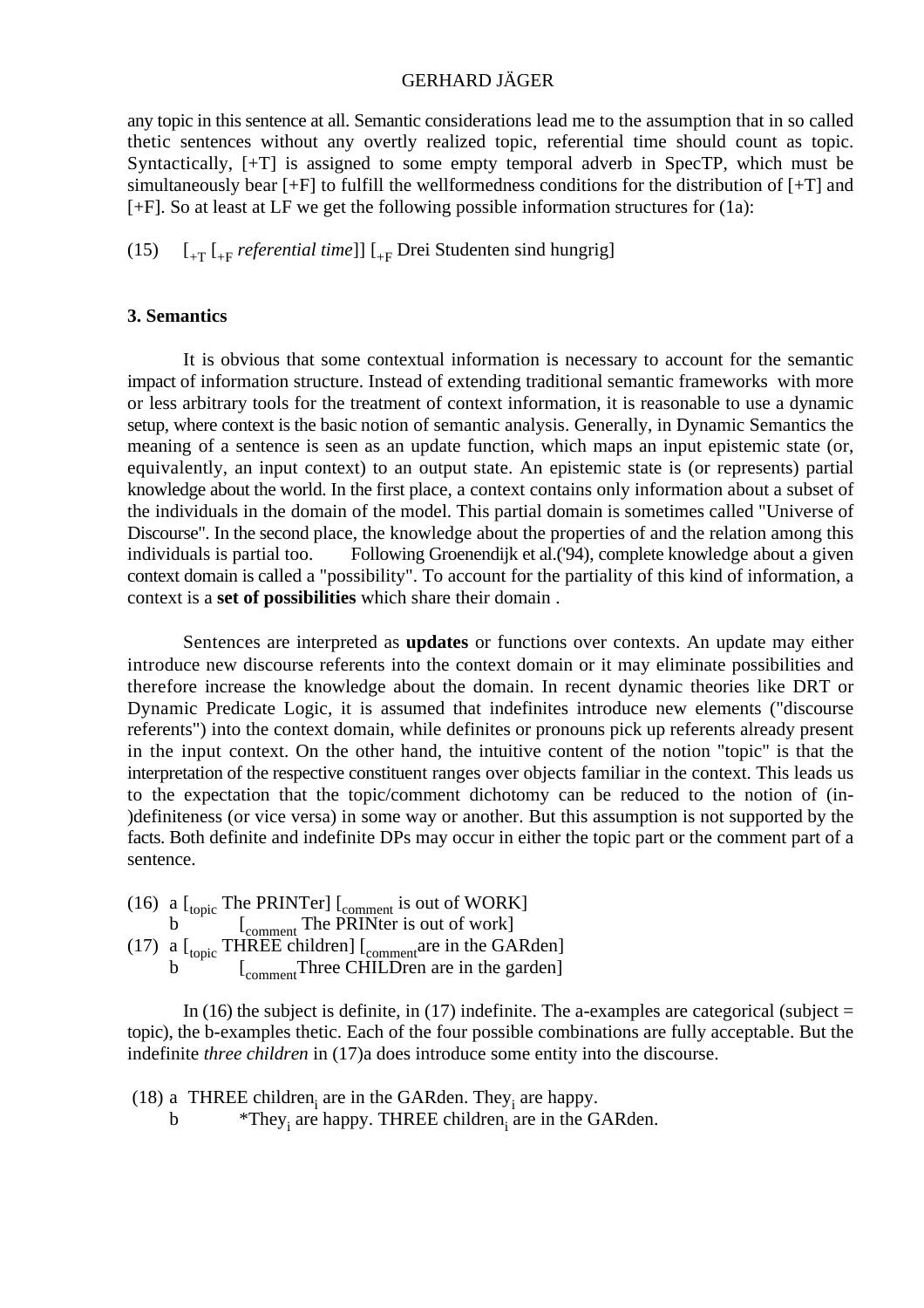On the one hand, the referents of *three children* belong to the entities familiar in the context. On the other hand, you cannot refer to them by means of a pronominal anaphor before they are explicitly mentioned by a indefinite DP (cf.(18b)). So in some sense indefinite topics merely **activate** old discourse referents instead of introducing them. The introduction of d(iscourse)-referents is done by indefinites which belong to the comment as does the subject in (17b). Therefore we have to distinguish between two nested contextual domains:

(a) the context domain as a whole, which is the resource domain for the interpretation of topics and, so I suspect, the domain for adverbial quantification (in Groenendijk et al.('94) the elements of this domain are called "pegs") and

(b) the domain of **active** d-referents, which is the resource domain for the interpretation of anaphors (ordinary variables in the system described so far).

Every variable is mapped to a peg, but there may be inactive pegs which are the value of no variable.

Following Vallduví('92), I assume that information structure does not affect truth conditions. The notion of truth is not crucial in dynamic semantics, but there is a kind of counterpart. Remember that the interpretation of a sentence is an update function. This function is a **partial** function from the set of contexts **into** the same set. This means that there are nontrivial restrictions on the domain and the range of an update. The input restrictions are comparable to the traditional notion of "presupposition", the output restrictions correspond to truth conditions. Therefore the Predicate Logic translations of (17a) and (b)

(19) a top[ $\exists$ x.*children*(x)  $\land$  *card*(x) = 3]  $\land$   $\exists$ t.*present*(t)  $\land$  *in\_the\_garden*(x,t)<sup>3</sup> b top[ $\exists t. present(t)$ ]  $\land \exists x. children(x) \land card(x) = 3 \land in the garden(x,t)$ 

have the same output conditions, which are represented in the **Context Representation Structure** (CRS) in (20) (the technical details are left to the appendix).

(20)

$$
\begin{array}{c|c}\n\hline\n\alpha, \beta, \gamma & \tau \\
\hline\nx & t \\
\hline\nx --\alpha \oplus \beta \oplus \gamma, t --\gamma\n\end{array}
$$
\nchildren $(\alpha \oplus \beta \oplus \gamma)$   
\ncard $(\alpha \oplus \beta \oplus \gamma) = 3$   
\npresent $(\tau)$   
\nin \_the\_ garden $(\alpha \oplus \beta \oplus \gamma, \tau)$ 

 $3$ The operator "top" is the semantic counterpart of the syntactic feature  $[+T]$ . The definition is given in the appendix. I ignore focus at this point.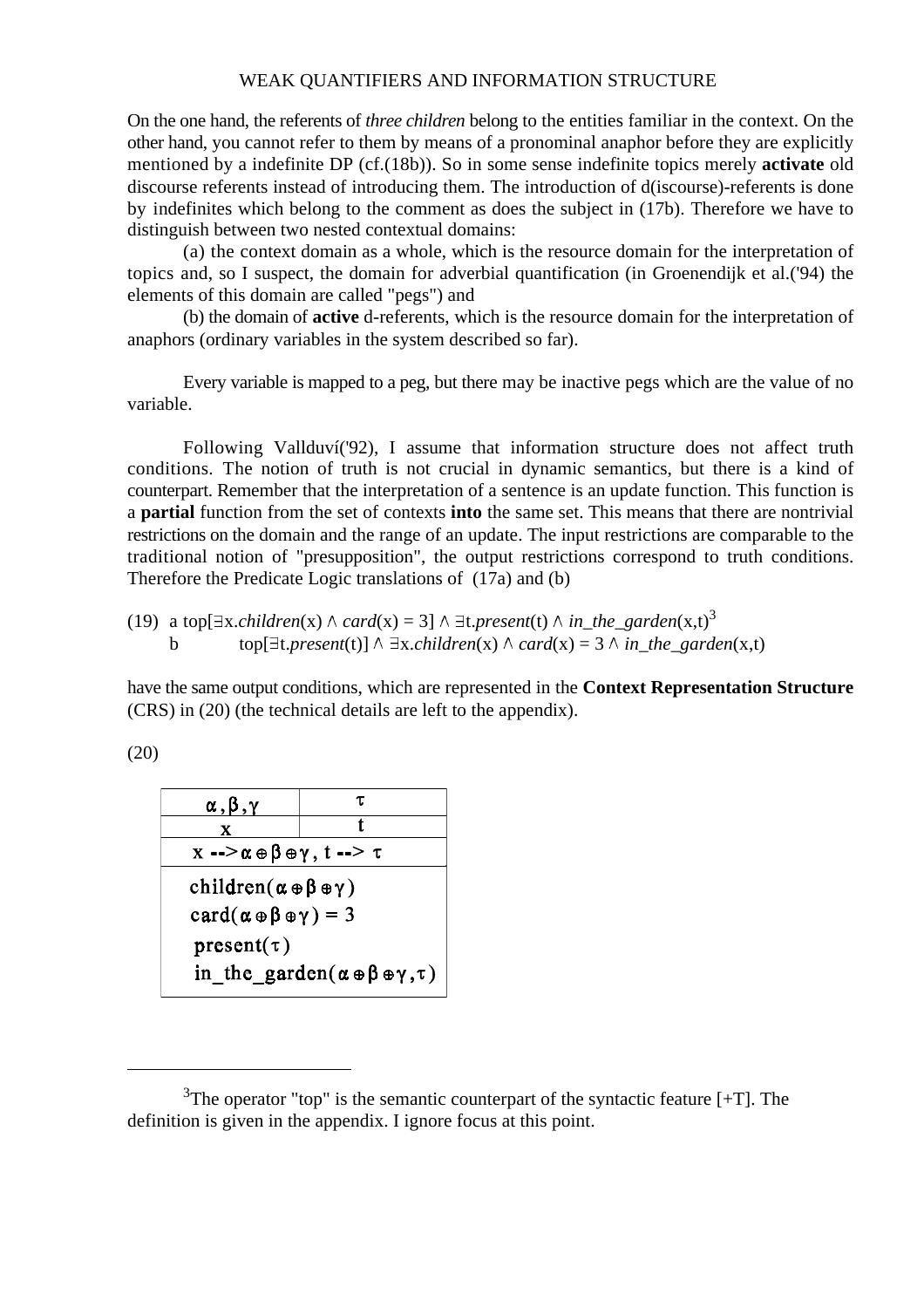The Greek letters in the first line represent the pegs. The second line contains the variables and the third the mapping from variables to pegs. The body of the box contains conditions on the interpretation of the pegs which any of the possibilities in a context must fullfill.

The topic-operator requires that the material in its scope neither introduces new pegs nor new conditions. The only new entities permitted are variables. Therfore in (19a) both the pegs  $\alpha, \beta$ and  $\gamma$  and the condition that they represent three children must be part of the input information. According to this, the minimal input for (19a) is at least as in (21).

(21)

| $\alpha$ , $\beta$ , $\gamma$                   |  |
|-------------------------------------------------|--|
|                                                 |  |
|                                                 |  |
| children( $\alpha \oplus \beta \oplus \gamma$ ) |  |
| $card(\alpha \oplus \beta \oplus \gamma) = 3$   |  |
|                                                 |  |
|                                                 |  |

The pegs  $\alpha$ ,  $\beta$  and  $\gamma$  are inactive her and connot be picked up by an anaphor. In (19b), the referential time is topic and therefore already present in the input:

(22)



The CRS in (20) represents the result of updating either (21) with (19a) or (22) with (19b).

This much about the semantic import of topic. Now we have to take focus into account. It is widely accepted that focus generates a set of alternatives to the "ordinary" interpretation of the sentence. These alternatives are created by replacing the interpretation of the focused constituent with a item which is (i) in some sense comparable to the replaced material and (ii) salient in the context. I do not want to discuss, what comparability actually is. Besides identity of the logical type, I think sortal identity is required too. Alternatives to the focus of the topic in (17a), the cardinal adjective *three*, are arguably other cardinal modifiers. If the focus is bound, the focus sensitive operator determines the semantic/pragmatic import of these alternatives. If the focus is free as in our examples, the alternatives are used by pragmatic felicity conditions, which presumably depend on the illocutionary role of the utterance (cf. Krifka('92)). By uttering an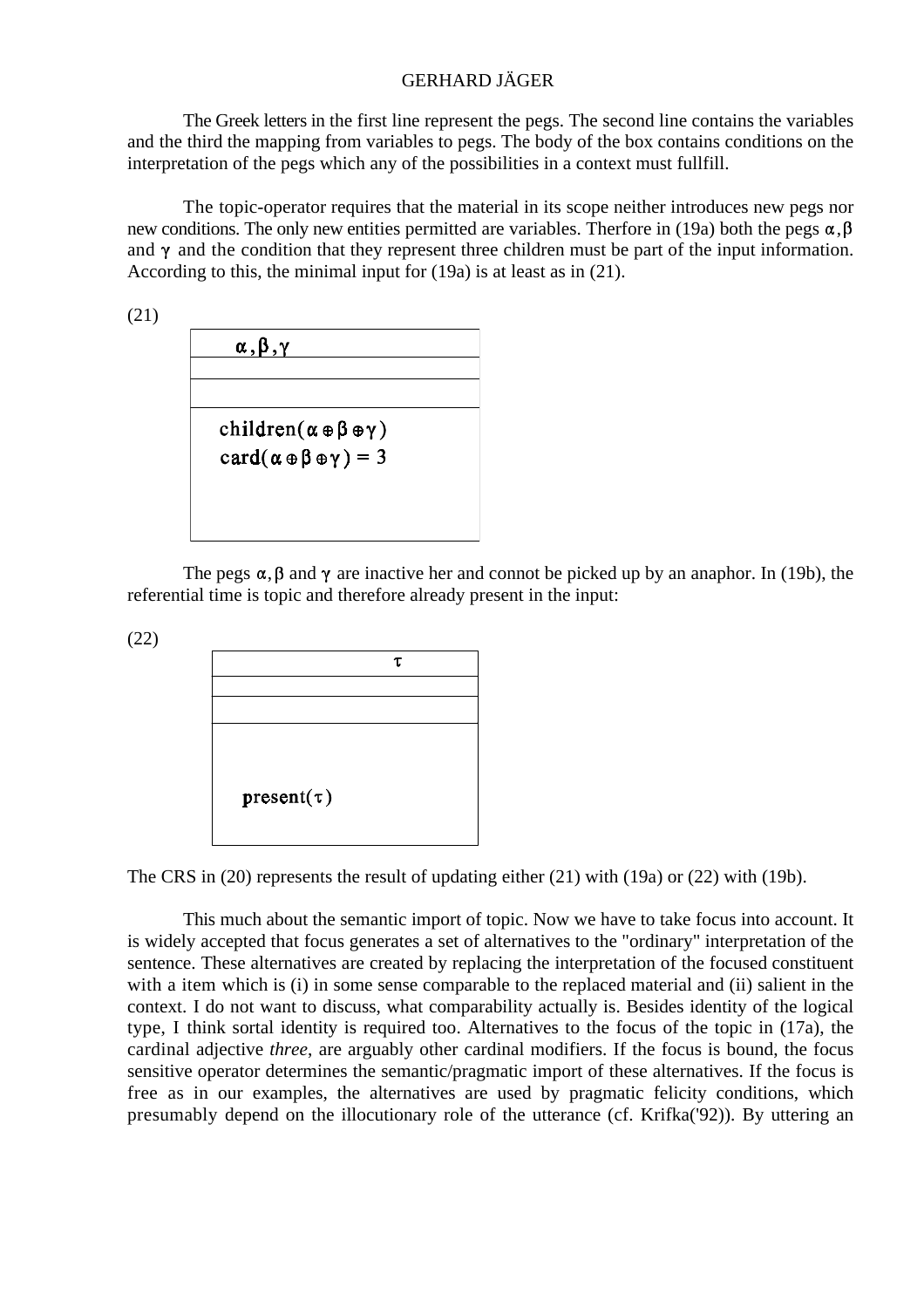assertive sentence, the speaker forces the hearer to believe that the alternatives are presumably false, as it is illustrated in the following examples:

- (23) The BUTler is the murderer  $\rightarrow$  The gardener is not the murderer
- (24) John drives a PORsche  $\rightarrow$  John does not drive a Mercedes

Since the present semantic framework is a monotonic one, this kind of defeasible inference is not expressible. Instead of "presumably false" I therefore use the weaker notion of "possibly false", which says that updating with the negation of a given update does not lead to a contradiction. Obviously the excluded alternatives should be possible in the input state of the hearer; otherwise this restriction is trivially met. Another point is that we do not know what alternatives are salient in an actual context. But I think it is legitimate to assume that there is at least one alternative which is affected by the felicity conditions. Otherwise focusing would be useless. Therefore I propose the following felicitiy conditions for assertive sentences:

If the update  $\alpha$  is the interpretation of an assertive sentence and  $\phi$  the interpretation of a focused constituent of that sentence, than  $\alpha$  is a felicitous update in a context ct iff there is at least one alternative  $\alpha[\phi'/\phi]$  to  $\alpha$  such that  $\phi'$  is comparable to  $\phi$  and salient in ct and

- i) ct =  $\Diamond \alpha [\phi'/\phi]$
- ii)  $ct[\alpha] = \sqrt[3]{\alpha} [\phi'/\phi]^{4}$

Now let us turn to our example (17a), which is repeated here.

(25) a  $\left[$ <sub>topic</sub> THREE children]  $\left[$ <sub>comment</sub>are in the GARden]  $top[\exists x. children(x) \land card(x) = 3] \land \exists t. present(t) \land in\_the\_garden(x,t)$ c top[ $\exists x.$ *children*(x)  $\land$  *card*(x) = n]  $\land \exists t.$ *present*(t)  $\land$  *in\_the\_garden*(x,t)

The interpretation of (25a) is (25b). Since the cardinal adjective *three* is in focus, there must be some natural number n such that (25c) fullfills the mentioned felicity conditions. The second one requires that the output context (20) fullfills the requirement that

(26) (20)  $\approx \text{top}[\exists x \text{.children}(x) \land \text{card}(x) = n] \land \exists t \text{.present}(t) \land \text{in\_the\_garden}(x,t)$ 

Suppose that n is smaller than or equals 3. In (20) it is **known** that there are three children playing in the garden. Therefore (25c) is not a possible update in (20) and (26) cannot be fullfilled. This leads to the conclusion that n must be greater than 3.

The first condition says that (25c) is a possible update in the input. (21), the minimal input for (25b), as it stands does not meet that requirement, since there must be n pegs in the input which are known to be children, and n is greater than 3. Therefore we have to extend (21) with a fourth child-peg to make it a felicitous input.

 ${}^4\alpha[\Phi'/\Phi]$  is the update we get by replacing  $\Phi$  in  $\alpha$  by  $\Phi'$ . ct[ $\alpha$ ] is the output context reached after updating ct with  $\alpha$ .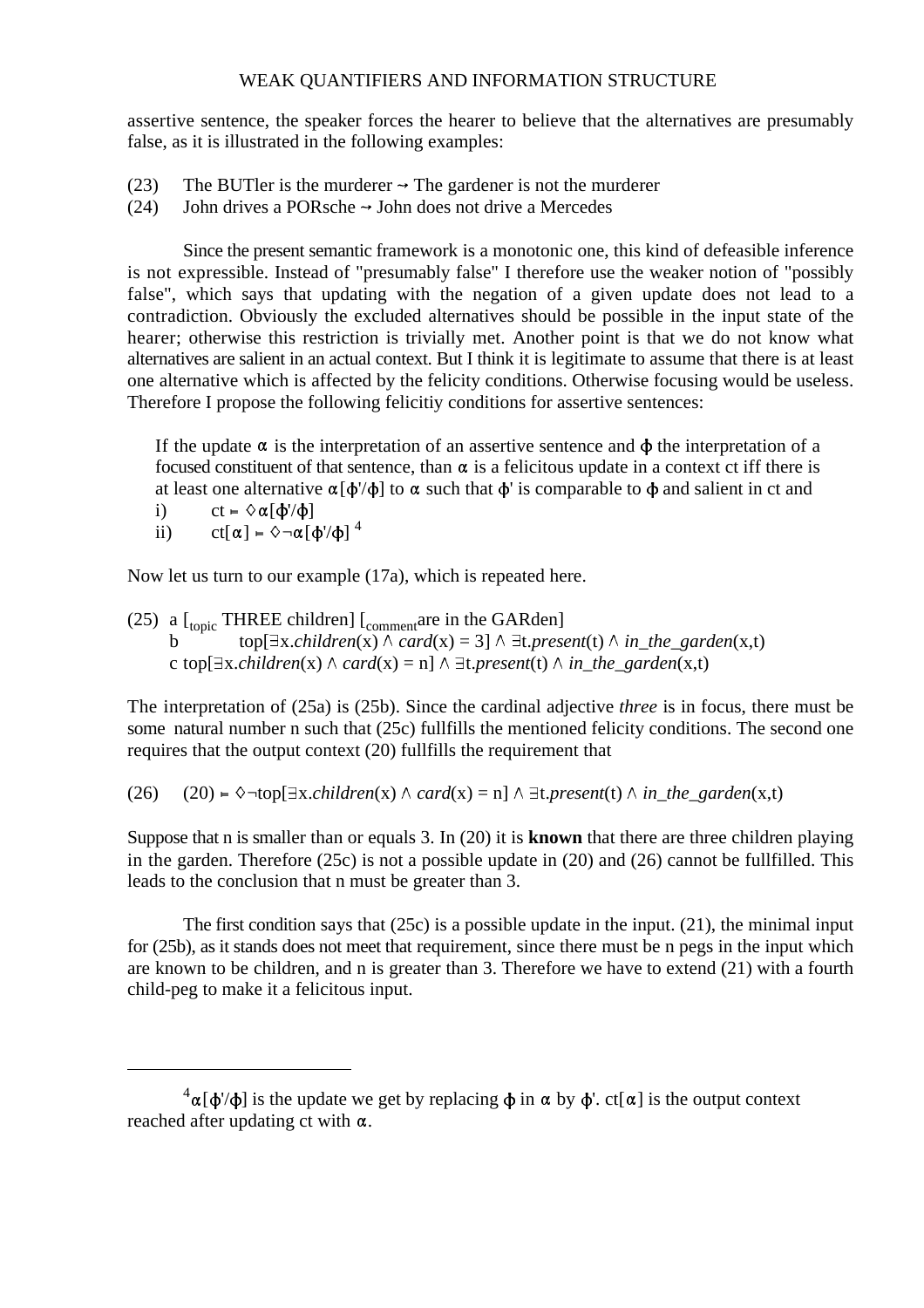$$
(27) a \t\t b
$$

| $\alpha$ , $\beta$ , $\gamma$ , $\delta$                      | $\alpha$ , $\beta$ , $\gamma$<br>δ                                       |  |  |  |  |
|---------------------------------------------------------------|--------------------------------------------------------------------------|--|--|--|--|
|                                                               | X                                                                        |  |  |  |  |
|                                                               | $x \rightarrow \alpha \oplus \beta \oplus \gamma$ , $t \rightarrow \tau$ |  |  |  |  |
| children( $\alpha \oplus \beta \oplus \gamma \oplus \delta$ ) | children( $\alpha \oplus \beta \oplus \gamma \oplus \delta$ )            |  |  |  |  |
| $card(\alpha \oplus \beta \oplus \gamma) = 3$                 | $card(\alpha \oplus \beta \oplus \gamma) = 3$                            |  |  |  |  |
|                                                               | $present(\tau)$                                                          |  |  |  |  |
|                                                               | in the garden( $\alpha \oplus \beta \oplus \gamma, \tau$ )               |  |  |  |  |
|                                                               | $\Diamond$ in the garden( $\delta$ , $\tau$ )                            |  |  |  |  |

(25a) is only felicitous in a context which is an extension of (27a). The resulting context is an extension of (27b). It can easily be seen that (27a) represents exactly the presupposition which (25a) intuitively has.

Things work similar in (17b), which is repeated as (28).

(28) a  $\left[ \begin{smallmatrix} 1 & 0 \\ 0 & -1 \end{smallmatrix} \right]$  *referential time*]] $\left[ \begin{smallmatrix} 0 & 0 \\ 0 & -1 \end{smallmatrix} \right]$  Three CHILDren are in the garden] b top[ $\exists t. present(t)$ ]  $\land \exists x. children(x) \land card(x) = 3 \land in-the-garden(x,t)$ c top[ $\exists t'.\text{tense}(t') \land \exists x. \text{children}(x) \land \text{card}(x) = 3 \land \text{in the garden}(x,t')$ 

As I mentioned above, I suppose that referential time is the topic of thetic sentences. Since tense, as a non-branching node in syntax, bears the focus feature as a whole, alternatives to it may be any temporal specification, as indicated in (28c). According to the first felicity condition, (28c) must be a possible update in every context where (28a) is felicitous. Therefore some temporal peg besides the actual referential time  $\tau$  must be available in the input context such that it is possible that there are three children in the garden at that time too. In the context obtained after processing (28a), it must be possible that there are no three children in the garden at that time. In particular, it must be possible that the three children under discussion are not in the garden at the alternative time.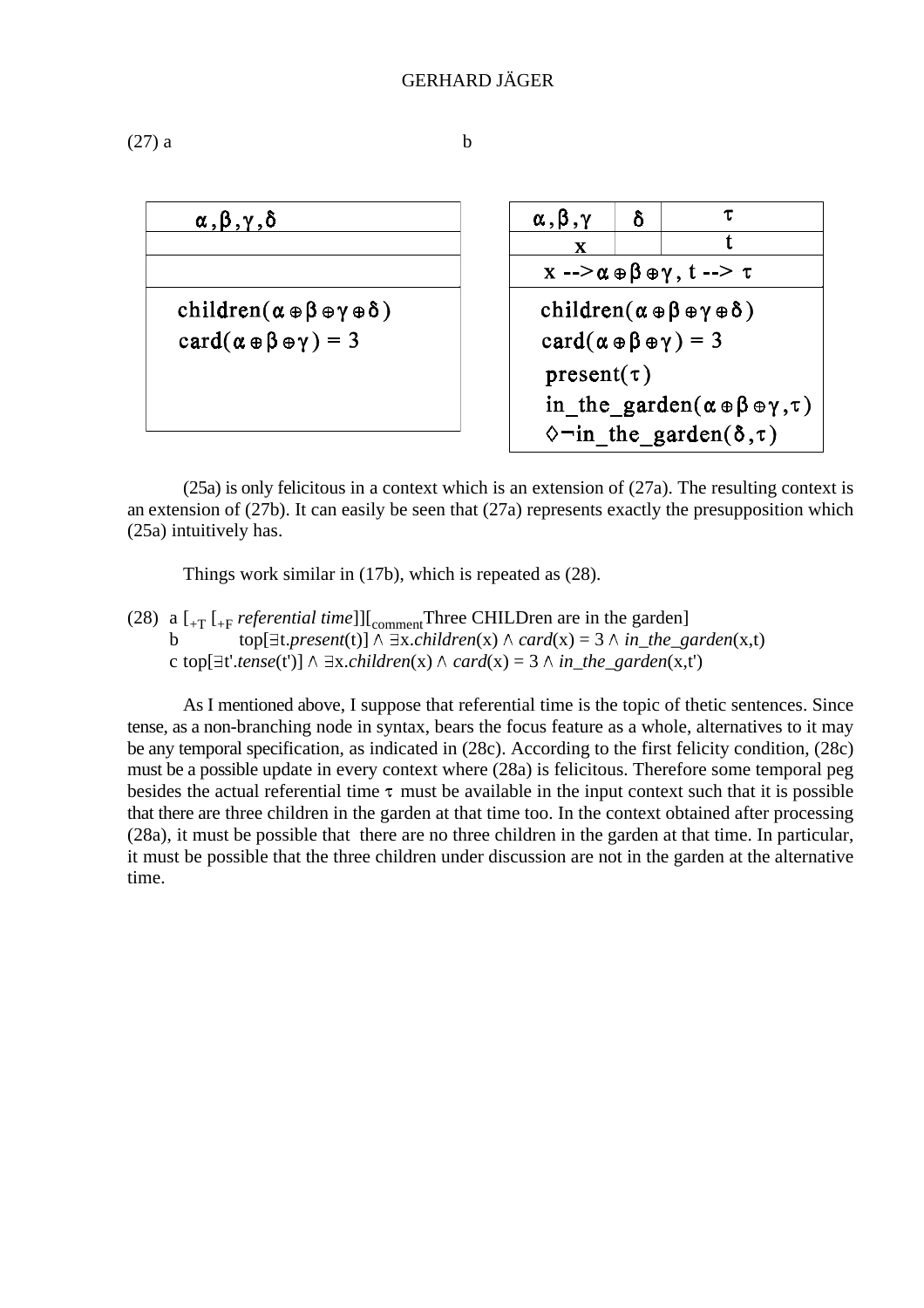

So (28a) maps a context which fullfills the conditions in (29a) into a context which fullfills the conditions in (29b). The nontrivial point in (29) is that a thetic sentence like (28a) must be at least potentially temporally contingent. This implies that the existential reading of weak quantifiers (and thetic sentences in general) disallow individual level predicates in the sense of Kratzer('89) and Diesing('92). Let us take an example.

```
(30) a^*[<sub>+T</sub> [<sub>+F</sub> referential time]][<sub>comment</sub>Two STUdents are intelligent]
          b \left[1 + \frac{1}{T} \left[1 + \frac{1}{T} \text{WO}\right] \text{ students}\right] \left[ \text{comment are in TELligent} \right]
```


(31a), the output of (30a), is obviously not consistent. If you know that  $\alpha$  and  $\beta$  are intelligent at time  $\tau$ , you know that they are intelligent at any time. Therefore it is **not** possible that they are not intelligent at time  $\nu$ . This predicts correctly that (30a) is ungrammatical if you take *intelligent* as a individual level predicate. On the other hand, there is nothing wrong with (31b), the output of (30b). Hence the partitive reading is possible with either stage level or individual level predicates.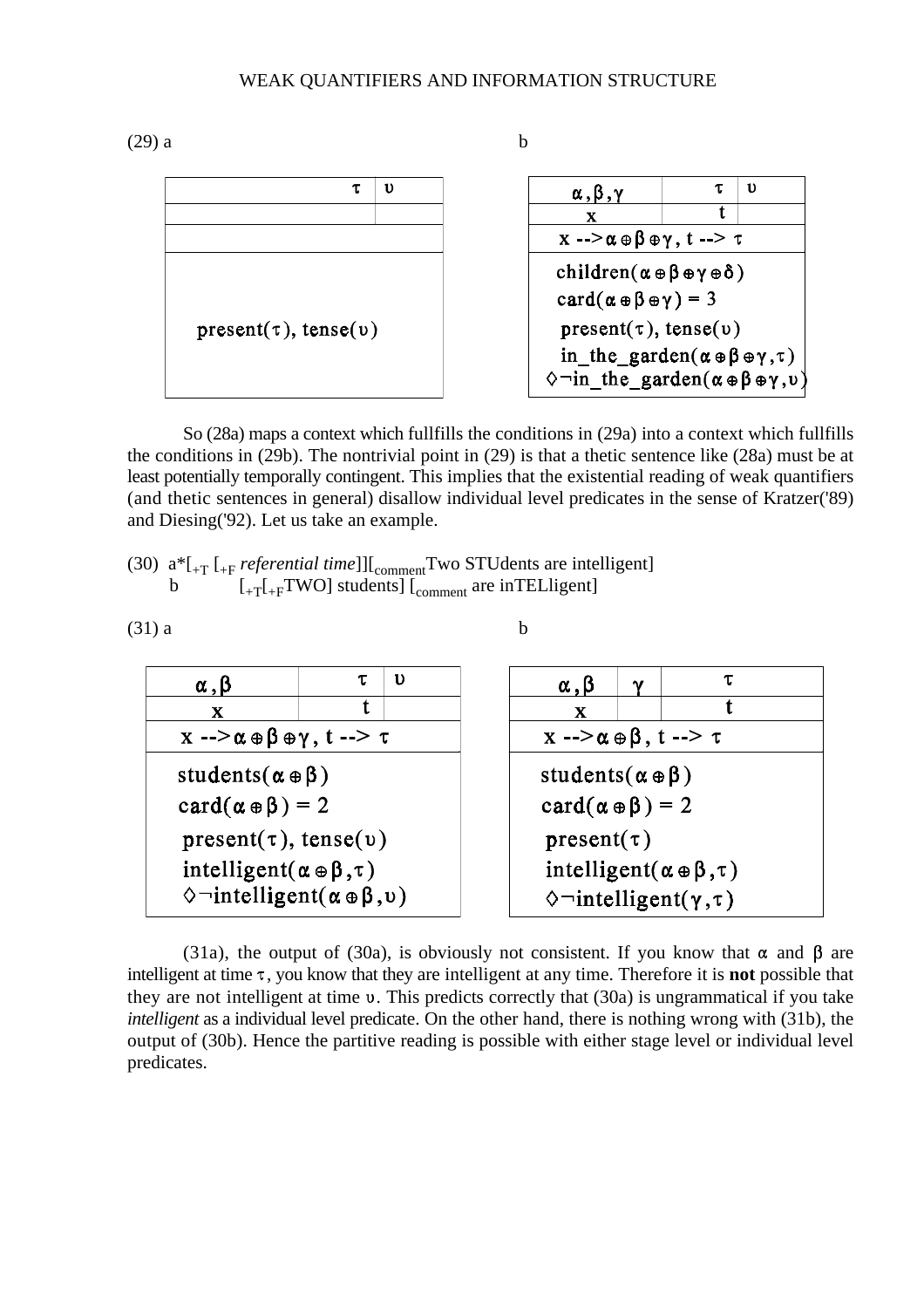## **4. Conclusion**

To conclude, the prosodic patterns of existential vs. partitive weak quantifiers in German indicate a different information structure. The interaction of topic and focus constrains the domain of information states a sentence can be felicitously updated to. Semantically, both readings of weak quantifiers are uniformly existential. The different interpretations arise because of the different pragmatic import of information structure. Therefore, neither different lexical entries nor *ad hoc* stipulations about the syntactic structure are necessary to explain the relevant facts.

Since the information which is required to interpret information structure is heavily context dependent, it is reasonable to use a dynamic framwork, where the notion of context is central and not an additional complication as in traditional (static) semantics. To deal with the intuitive old/new dichotomy which characterizes both the definite/indefinite and the topic/comment distinction, I decided - following Groenendijk et al. ('94) - to assume two nested contextual domains. The first one is the domain of discourse referents in general (pegs) which restricts the interpretation of topics. As a subset, there are active referents (variables), that anaphors may refer to. This division of labour allows to characterize the partitive weak quantifiers as "indefinite topics" without running into a *contradictio in adjecto*.

The Felicity Conditions for the interpretation of focus do not only account for the partitive reading of weak quantifiers, they predict (together with the plausible assumption that referential time is the topic of thetic sentences) that individual level predicates are excluded in thetic sentences. As I showed in Jäger('92), this is the key generalization to account for the stage/individual level contrasts observed by Kratzer and Diesing without *ad hoc* stipulations about argument structure or syntax.

## **5. Appendix: Dynamic Modal Predicate Logic with Referent System and Plural**

## **Syntax**

The Syntax of DMPL is the syntax of Modal Predicate Logic with an additional propositional Operator "**top**" and an one-place functor "card".

## Model for DMPL

 $O/E = \langle U, W, \mathcal{F} \rangle$ 

U , the universe of the model, is some denumerable infinite set.

W is the nonempty set of possible worlds.

The Interpretation Function  $\mathfrak{S}$  maps the constants of DMPL to intensions in the usual way. Besides this, there is an derived interpretation function  $\mathscr{E}$ , which shifts the extension of a constant from individuals to sets:

For all  $w \in W$ :

 $\mathscr{E}(c,w)$  = { $\mathscr{E}(c,w)$ } iff c is an individual constant and

 $^{\ast}\mathcal{L} \left(P, w\right) = \left\{ \langle \alpha_1, ..., \alpha_n \rangle | \forall x_1, ..., x_n [x_1 \in \alpha_1, ..., x_n \in \alpha_n \rightarrow \langle x_1, ..., x_n \rangle \in \mathcal{L}(P, w) \right\}$  iff P is an n-ary predicate constant.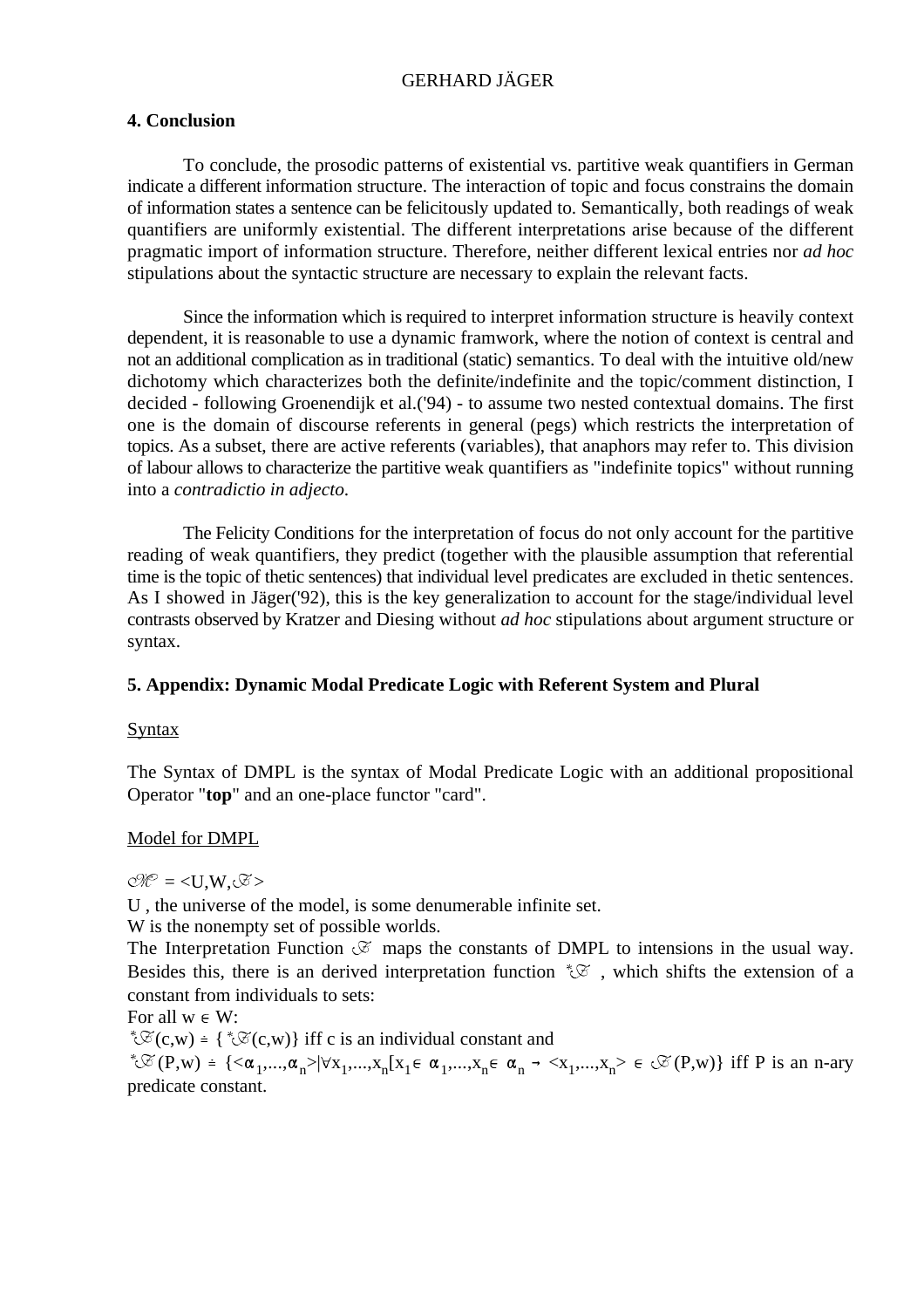#### **Possibilities**

 $\langle v, n, r, g, w \rangle$  is a possibility iff v is a finite set of variables of DMPL, n is a natural number<sup>5</sup> such that  $|v| < 2^{n}$ , r is a total function from v into nonempty subsets of n, g is a total one-to-one function from n into U,  $w \in W$ .

 $\langle v, n, r, g, w \rangle \leq \langle v', n', r', g'w \rangle$  iff  $v \subseteq v' \land n \leq n' \land r \subseteq r' \land g \subseteq g'.$ 

#### **Contexts**

ct is a context iff ct is a set of possibilities and there is a set of variables v such that: <sup>p</sup>  $\forall i$ [i $\in$ ct -  $\exists$ n,r,g,w: i = <v,n,r,g,w>]

This ensures that all possibilities in a context share the variables defined.

 $ct \le ct'$  iff  $\forall i[i \in ct' \rightarrow \exists j:j \in ct \land j \le i]$ 

Semantics of DMPL

Following the usual convention, I write  $ct[\phi]$  instead of  $[\phi](ct)$ . Some further abbreviations:

a)  $\langle v, n, r, g, w \rangle (\alpha) = \sqrt[k]{\alpha} (\alpha, w)$  iff  $\alpha$  is a constant,  ${g(x)| x \in r(\alpha)}$  iff  $\alpha \in v$ ,  ${g(x)| x \in \alpha}$  iff  $\alpha \subset n$ , undefined elsewhere.

b)  $\langle v, n, r, g, w \rangle [x] = {\langle v_x, n+m, r[x/m], g', w \rangle | m \in \mathbb{N} \land g' \in g_m}$ c)  $V_x = V \cup \{X\}$ d)  $r[x/m] \doteq \lambda y. \iota z[x \neq y \rightarrow z = r(y) \land x = y \rightarrow z = (n+m)\n\mid n]$ e)  $g_m = {g \atop q} {\{ \langle n,d_1 \rangle, \ldots, \langle n+m-1,d_m \rangle \} } d_1 \ldots d_m \in U$ f) ct[x]  $\stackrel{\cdot}{=} \bigcup_{i \in ct} i[x]$ g) ct'\ct = {i| j  $\epsilon$  ct'  $\wedge$  k  $\epsilon$  ct  $\wedge$  k  $\leq$  j  $\wedge$  i  $\epsilon$  j\k} iff ct  $\leq$  ct', undefined elsewhere. h)  $\langle v',m,s,h,w\rangle \langle v,n,r,g,w\rangle = \{ \langle v',n,r',g,w\rangle | \forall x [x \in v \rightarrow r'(x) = r(x) \land$  $x \in v' \lor \neg r'(x) \subset n \land$  ${g(y)| y \in r'(x)} = {h(y)| y \in s(x)}$ i) ct[P( $\alpha_1, \ldots, \alpha_m$ )] = {i $\epsilon$ ct| $\langle i(\alpha_1), \ldots, i(\alpha_m) \rangle \in i(P)$ }

 ${}^{5}$ A natural number is set-theoretically defined as the set of natural numbers smaller than n. 0 is defined as the empty set.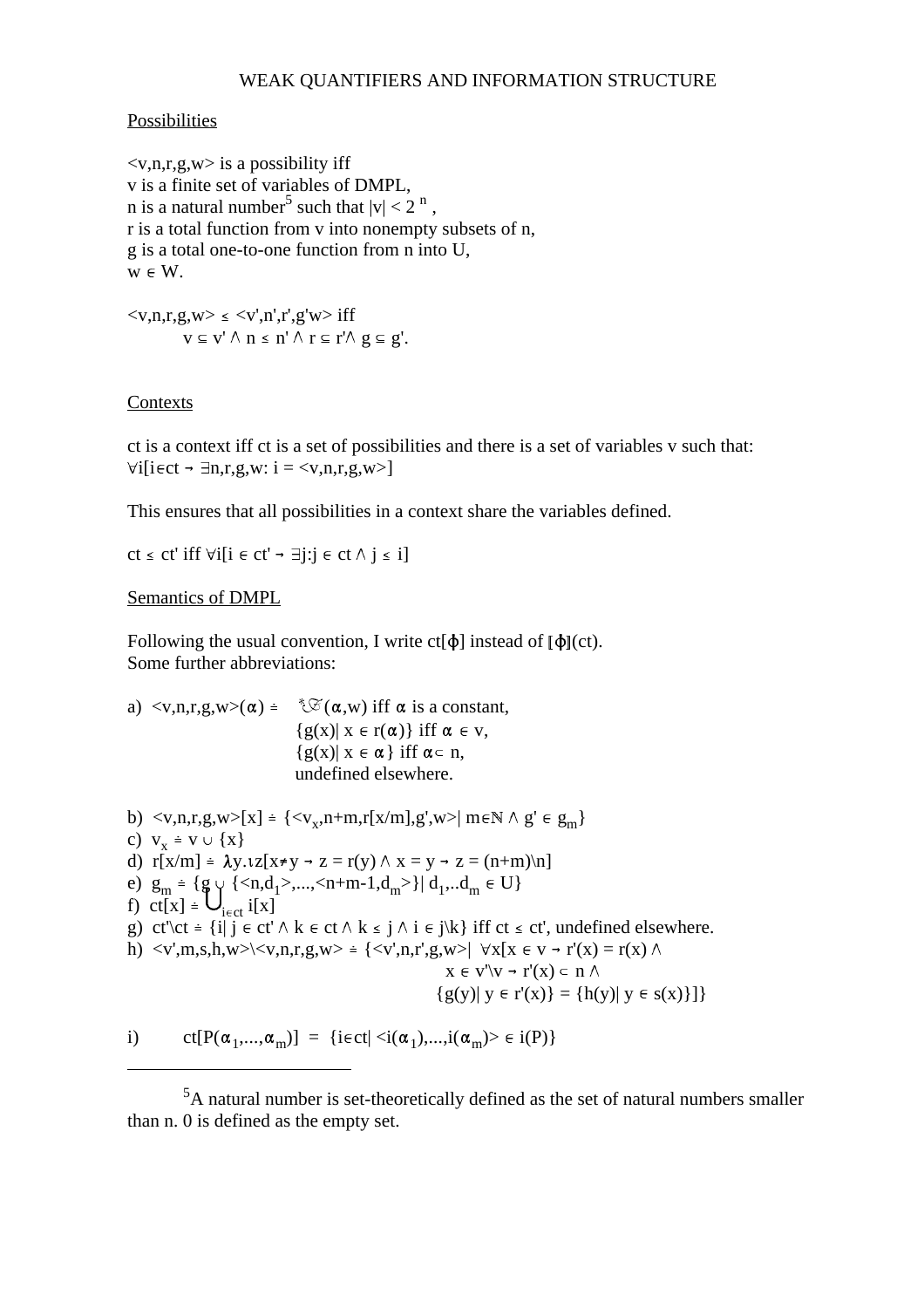- ii) ct $[\phi \wedge \psi] = \text{ct}[\phi][\psi]$
- iii) ct[card( $\alpha$ ) = n] = {i  $\epsilon$ ct| |i( $\alpha$ )| = n}
- iv) ct[ $\neg \phi$ ] = {iect|  $\neg \exists j$ : j ect[ $\phi$ ]  $\wedge$  i  $\leq j$  }
- v)  $ct[\phi \lor \phi] = ct[\neg(\neg \phi \land \neg \psi)]$
- vi)  $ct[\Phi \rightarrow \Psi] = ct[\neg(\Phi \land \neg \Psi)]$
- vii)  $ct[\exists x \phi] = ct[x][\phi]$
- viii)  $ct[\forall x\phi] = ct[\neg \exists x \neg \phi]$
- iv)  $ct[\Diamond \phi] = \{i \in ct | ct[\phi] \neq \emptyset\}$
- x) ct[ $\Box \phi$ ] = ct[ $\neg \Diamond \neg \phi$ ]
- xi) ct[**top** $\phi$ ] = (ct[ $\Box \phi$ ][ $\phi$ ])\ct

Context Representation Structures

A **CRS** is a 4-tupel <V,P,R,Con> such that:

- V is a finite set of DMPL variables,
- P is a finite set of peg-variables (written as Greek letters),
- R is a one-to-one function from V into  $\oplus P$  (the closure of P under  $\oplus$ )
- Con is a set of CRS-conditions.

 $x \in \bigoplus$  **P** iff  $-x \in P$  or -  $x = y \oplus z$  and  $y, z \in \oplus P$ 

An **Atomic CRS-condition** is a pair of an n-ary DMPL-predicate and an n-tupel of elements of  $\Theta$ P. An **Modal CRS-condition** is a sequence of " $\diamond$ " and a atomic CR-condition. A **CRS-condition** is either an atomic or a modal CR-condition.

The  $\omega$ -closure of a function f from P into n is the function  $\omega$ f from  $\omega$ P into  $2^n$  such that for all  $x,y \in \oplus P$ :

- $\mathfrak{g}(x) = \{f(x)\}\$ iff  $x \in P$ ,
- $\mathfrak{g}f(x\mathfrak{g}y) = \mathfrak{g}f(x) \cup \mathfrak{g}f(y).$

A context ct **supports** an atomic CRS-condition  $P(x_1,...,x_m)$  under f iff :  $\forall i \in \text{ct: } \langle i(\text{eff}(x_1)),...,i(\text{eff}(x_m)) \rangle \in i(P).$ 

A context ct **supports** a modal CRS-condition  $\Diamond P(x_1,...,x_m)$  under f iff :  $\exists i \in \text{ct:} \langle i(\text{eff}(x_1)),...,i(\text{eff}(x_m)) \rangle \in i(P).$ 

A CRS  $\langle V, P, R, Con \rangle$  **represents** a context ct iff for all  $\langle v, n, r, g, w \rangle \in \mathbb{C}$ t:

- a)  $V \subseteq V$ ,
- b) there is a one-to-one function f from P into n such that  $\forall x[x \in V \rightarrow r(x) = \bigoplus F(R(x))\big]$ ,
- c) ct supports every element of Con under f.

## **6. Acknowledgements**

First of all, I have to thank Reinhard Blutner, who forced me to work about weak quantifiers in the first place. Besides this, I am indebted to Daniel Büring, Manfred Krifka, André Meinunger and Ede Zimmermann for helpful discussions and comments on the topic.